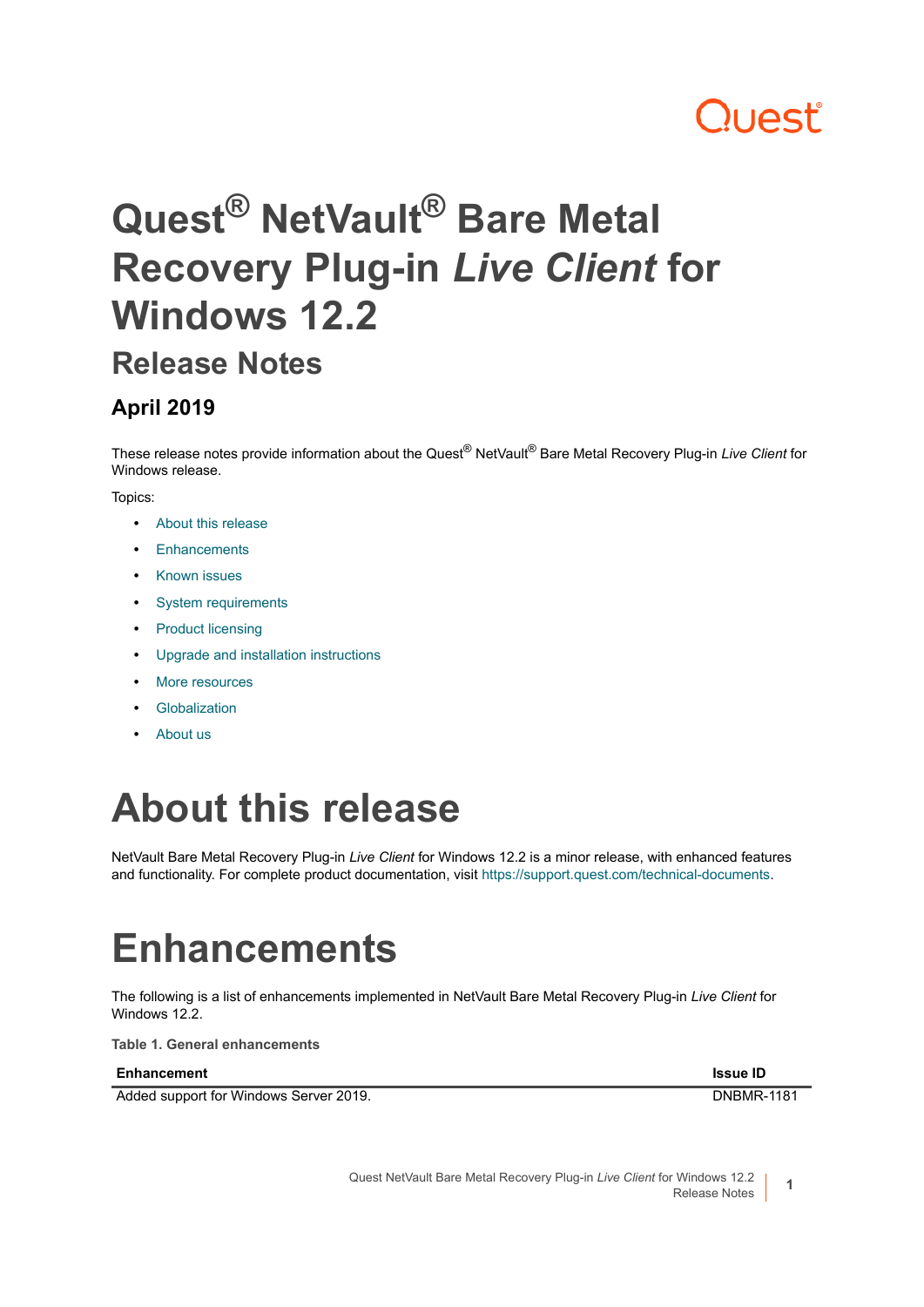## <span id="page-1-0"></span>**Known issues**

The following is a list of issues, including issues attributed to third-party products, known to exist at the time of release.

**Table 2. General known issues**

| Known issue                                                                                                                                                                                                 | <b>Issue ID</b>                                                            |
|-------------------------------------------------------------------------------------------------------------------------------------------------------------------------------------------------------------|----------------------------------------------------------------------------|
| Unsupported Windows features: The plug-in does not support the following features:<br>Fat <sub>32</sub> partitions<br>٠<br><b>Dynamic Disks</b><br>٠                                                        | DNBMR-298<br>(17576,<br>VWG-45).<br>DNBMR-308<br>(17586,<br><b>VWG-55)</b> |
| If you are protecting a Windows Server 2012 that uses NTFS and ReFS volumes, the plug-in<br>only creates snapshots of NTFS volumes. The plug-in does not currently create snapshots of<br>the ReFS volumes. | DNBMR-924<br>(23039)                                                       |

# <span id="page-1-1"></span>**System requirements**

Before installing NetVault Bare Metal Recovery Plug-in *Live Client* for Windows 12.2, ensure that your system meets the requirements outlined in the *Quest NetVault Backup Compatibility Guide* available at [https://support.quest.com/technical-documents.](https://support.quest.com/technical-documents)

### **Upgrade and compatibility**

For complete supported-platform information, see the *Quest NetVault Backup Compatibility Guide*.

# <span id="page-1-2"></span>**Product licensing**

To obtain the license key for your NetVault Backup Server environment, determine the NetVault Machine ID of your main NetVault Backup Server. Also identify the machine IDs of any clients running application plug-ins, such as Oracle, MySQL, PostgreSQL, SQL Server, and Exchange.

You can use the NetVault Configuration Wizard to install the product license keys. Alternatively, you can install the license keys from the Manage Clients page.

- **•** [Obtaining a machine ID](#page-2-1)
- **•** [Installing a license key using the configuration wizard](#page-2-2)
- **•** [Installing a license key from the Manage Clients page](#page-2-3)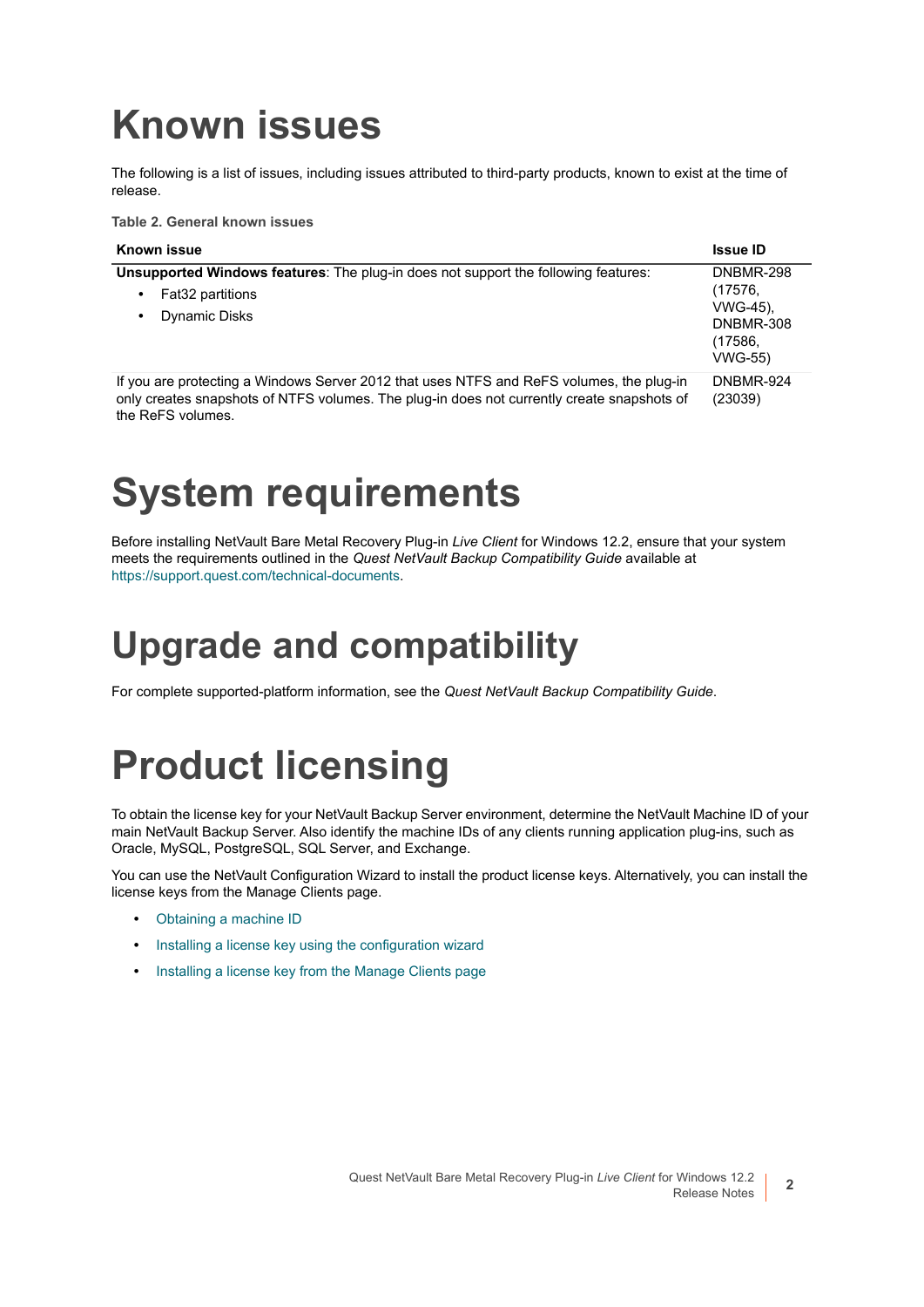## <span id="page-2-1"></span>**Obtaining a machine ID**

- 1 Start the NetVault Backup WebUI.
- 2 In the Navigation pane, click **Manage Clients**.
- 3 In the **NetVault Backup Clients** list, select the applicable machine, and click **Manage**.
- 4 On the **View Client** page, note the machine ID exactly as it is displayed in the **Client Summary** table.

### <span id="page-2-2"></span>**Installing a license key using the configuration wizard**

- 1 In the Navigation pane, click **Guided Configuration**.
- 2 On the **NetVault Configuration Wizard** page, click **Install Licenses**.
- 3 In the **NetVault Backup Clients** list, select the applicable machine, and click **Next**.
- 4 In the **Enter the license key string** box, type or copy and paste the license key, and click **Apply**. After the key is applied successfully, a message is displayed.

### <span id="page-2-3"></span>**Installing a license key from the Manage Clients page**

- 1 In the Navigation pane, click **Manage Clients**.
- 2 In the **NetVault Backup Clients** list, select the applicable machine, and click **Manage**.
- 3 On the **View Client** page, click **Install License**.
- 4 In the **Install License** dialog box, type or copy and paste the license key, and click **Apply**. After the key is applied successfully, a message is displayed.
- 5 To dismiss the dialog box, click **Close**.

## <span id="page-2-0"></span>**Upgrade and installation instructions**

- **•** The steps required to upgrade *Live Client* for Windows vary depending on the version of Windows running on the target client. For instructions, see the *Quest NetVault Bare Metal Recovery User's Guide*.
- **•** For upgrade and installation instructions, see the *Quest NetVault Bare Metal Recovery User's Guide*.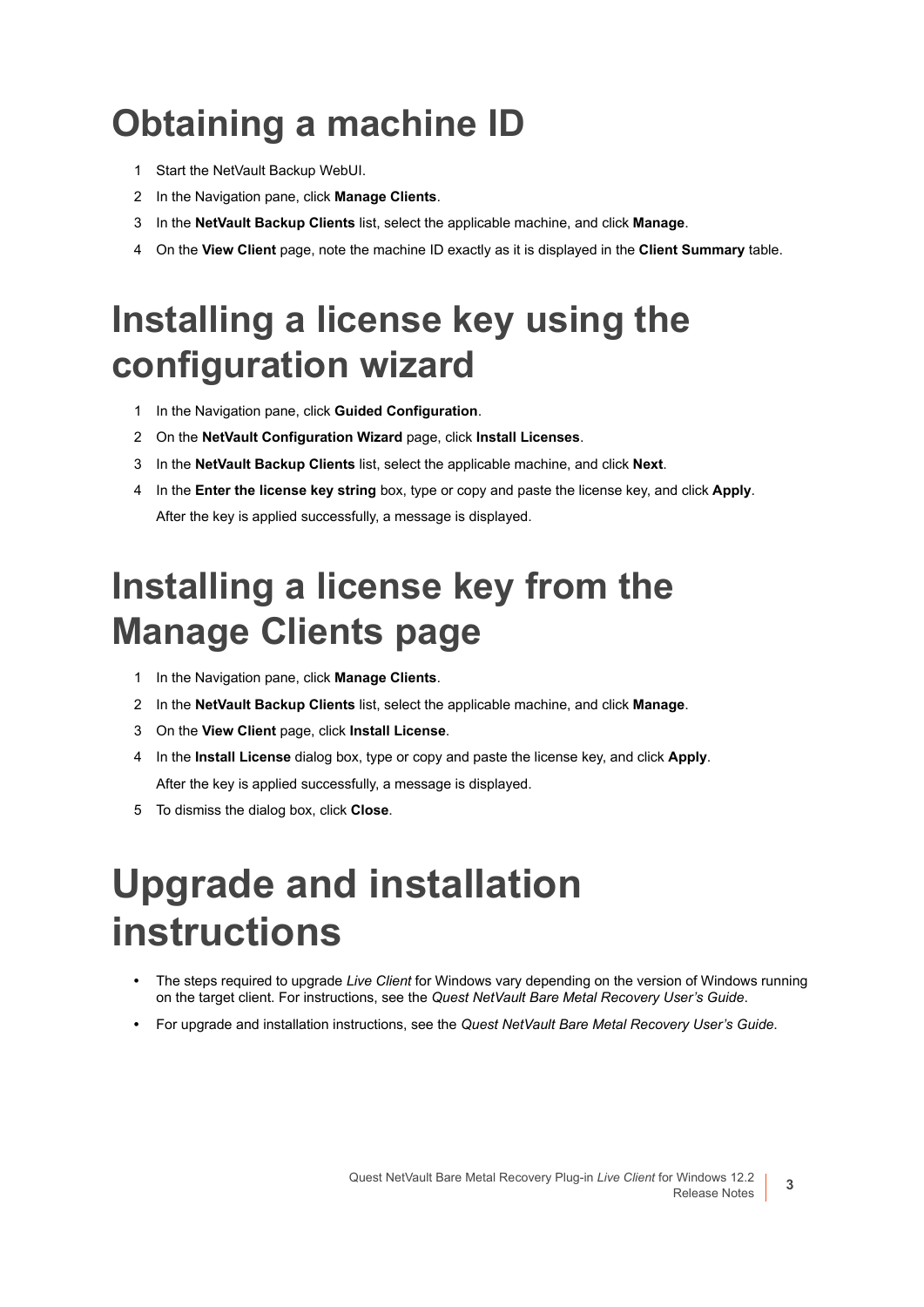### <span id="page-3-0"></span>**More resources**

Additional information is available from the following:

- **•** [Online product documentation](https://support.quest.com/technical-documents/)
- **•** [NetVault community](https://www.quest.com/community/products/netvault/)

# <span id="page-3-1"></span>**Globalization**

This section contains information about installing and operating this product in non-English configurations, such as those needed by customers outside of North America. This section does not replace the materials about supported platforms and configurations found elsewhere in the product documentation.

This release supports any single-byte or multi-byte character set. It supports simultaneous operation with multilingual data. This release is targeted to support operations in the following regions: North America, Western Europe and Latin America, Central and Eastern Europe, Far-East Asia, Japan.

The release is localized to the following languages: Chinese (Simplified), French, German, Japanese, Korean.

# <span id="page-3-2"></span>**About us**

Quest provides software solutions for the rapidly-changing world of enterprise IT. We help simplify the challenges caused by data explosion, cloud expansion, hybrid datacenters, security threats, and regulatory requirements. We are a global provider to 130,000 companies across 100 countries, including 95% of the Fortune 500 and 90% of the Global 1000. Since 1987, we have built a portfolio of solutions that now includes database management, data protection, identity and access management, Microsoft platform management, and unified endpoint management. With Quest, organizations spend less time on IT administration and more time on business innovation. For more information, visit [www.quest.com](https://www.quest.com/company/contact-us.aspx).

#### **Technical support resources**

Technical support is available to Quest customers with a valid maintenance contract and customers who have trial versions. You can access the Quest Support Portal at [https://support.quest.com.](https://support.quest.com)

The Support Portal provides self-help tools you can use to solve problems quickly and independently, 24 hours a day, 365 days a year. The Support Portal enables you to:

- **•** Submit and manage a Service Request.
- **•** View Knowledge Base articles.
- **•** Sign up for product notifications.
- **•** Download software and technical documentation.
- **•** View how-to-videos.
- **•** Engage in community discussions.
- **•** Chat with support engineers online.
- **•** View services to assist you with your product.